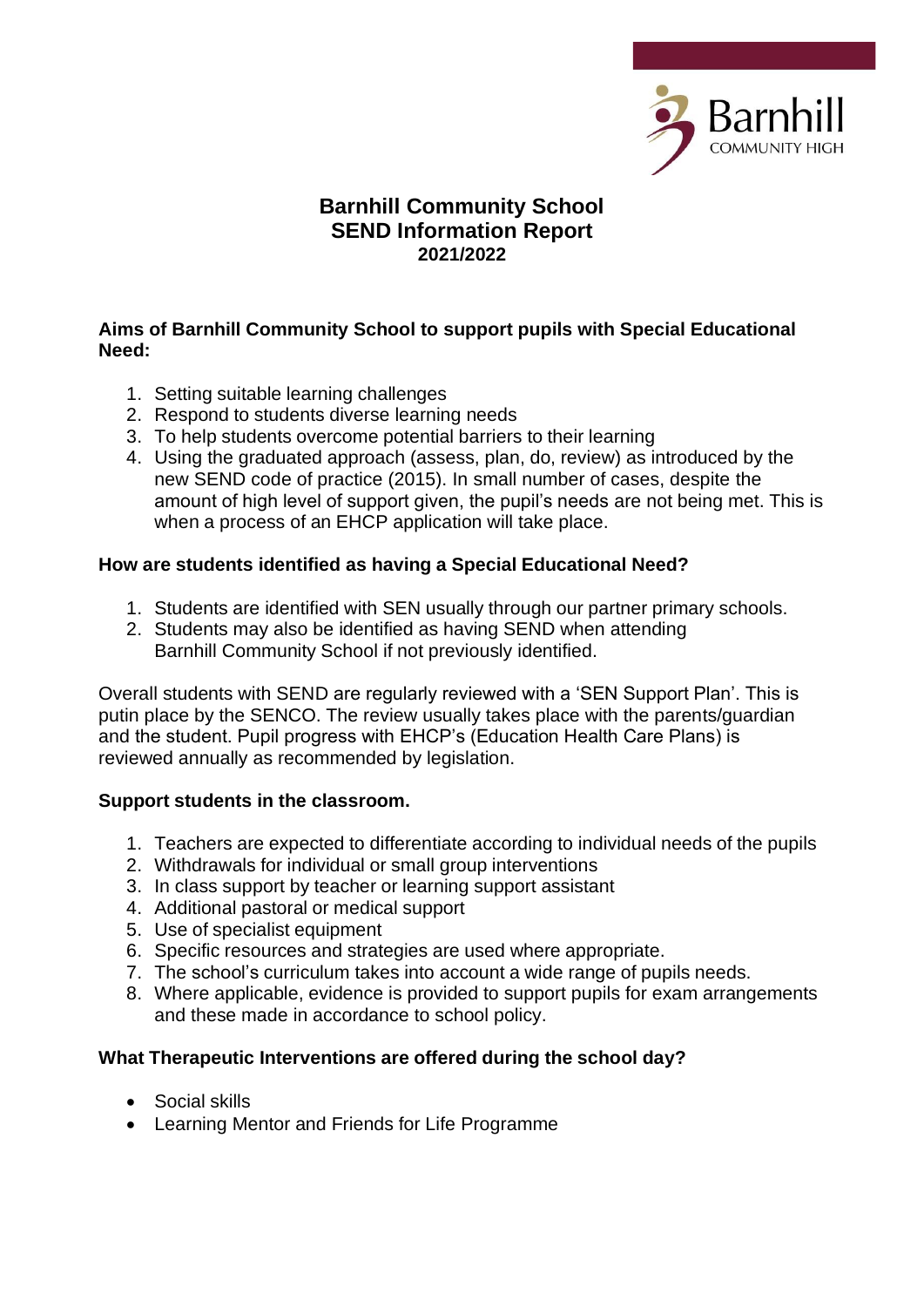- Bespoke timetables
- Behaviour support
- Organisational skills
- Support from outside agencies (Physiotherapy, Educational Psychologist, Speech and Language Therapist, Hearing Impairment, ASD Specialist Teacher)

## **The SEND Team at Barnhill Community School**

- Mrs C Gibbons SENDCo
- Amanda Martincevic Assistant SENDCo/SEND provision specialist and programmes manager
- Nigel Wakefield HLTA Therapeutic interventions
- Soma Batterchariee HLTA Access **Curriculum**
- Matthew Gardener HLTA Life Skills
- Oumeela Beezmohun TA
- Callum Spoor TA
- Beth Evans Brown TA

## **Parents**

The school will work closely with parents in the following ways:

- Individual meetings to discuss needs and transitional needs
- Parents are encouraged to discuss any issues with form tutors, heads of year and SENCO.
- Parents/guardians are invited to review meetings to discuss progress and targets of individuals.
- The school will hold annual reviews for pupils with EHCP.
- The school works closely with LEA and parents to ensure the differing needs of pupils are achieved to their full potential.

# **Profile of pupils with SEN**

a) Areas of need (total numbers on school's SEN Register)

Total number of students with  $E HCP's = 14$ Total number of students offered SEN Support = 163

|                  | <b>S</b><br>ပ<br>ត<br>Ξ<br>Φ<br>ទីទំន័ | त्व<br>æ<br>Socia<br>emot<br>g | ဥ္<br>$\sigma$<br><b>lear</b><br>$\frac{6}{5}$ | Visual<br>Impair | S<br>ී<br>ā<br>ᅕ | $\bar{a}$<br>Star<br>အိ<br>Non<br>Ass | ASD | 중<br>ದ | ≏<br>$\overline{\mathbf{z}}$ | Other |
|------------------|----------------------------------------|--------------------------------|------------------------------------------------|------------------|------------------|---------------------------------------|-----|--------|------------------------------|-------|
| Number of pupils | 13                                     | 14                             | 3                                              | 3                | 3                | 74                                    | 13  | 15     | ⌒                            |       |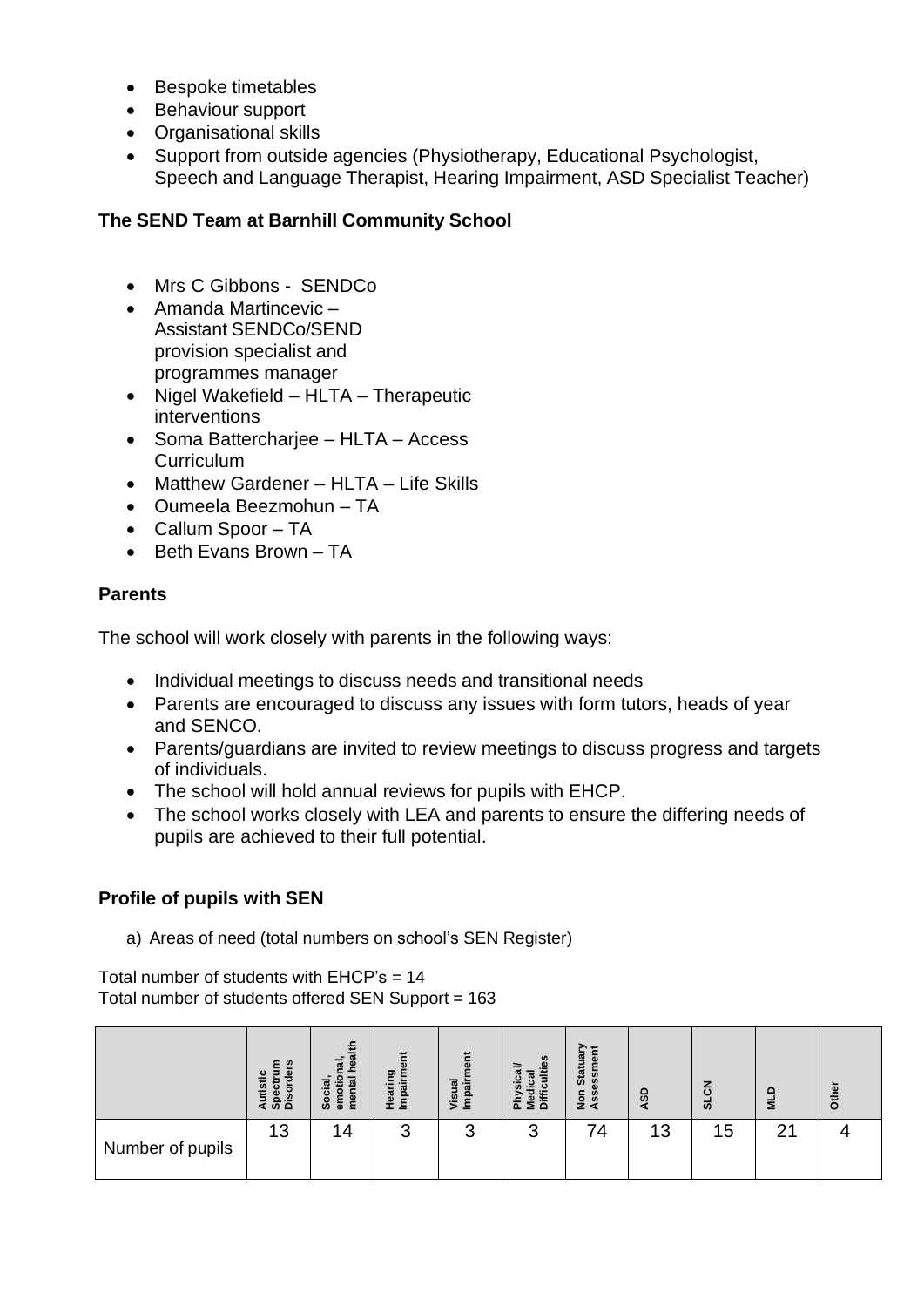## **Pupil and parental involvement in annual review meetings**

| Percentage of pupils attending/involved in<br>their annual review meeting | Percentage of parents/carers attending/<br>involved in their child's annual review<br>meeting |  |  |  |
|---------------------------------------------------------------------------|-----------------------------------------------------------------------------------------------|--|--|--|
| 100%                                                                      | 100%                                                                                          |  |  |  |